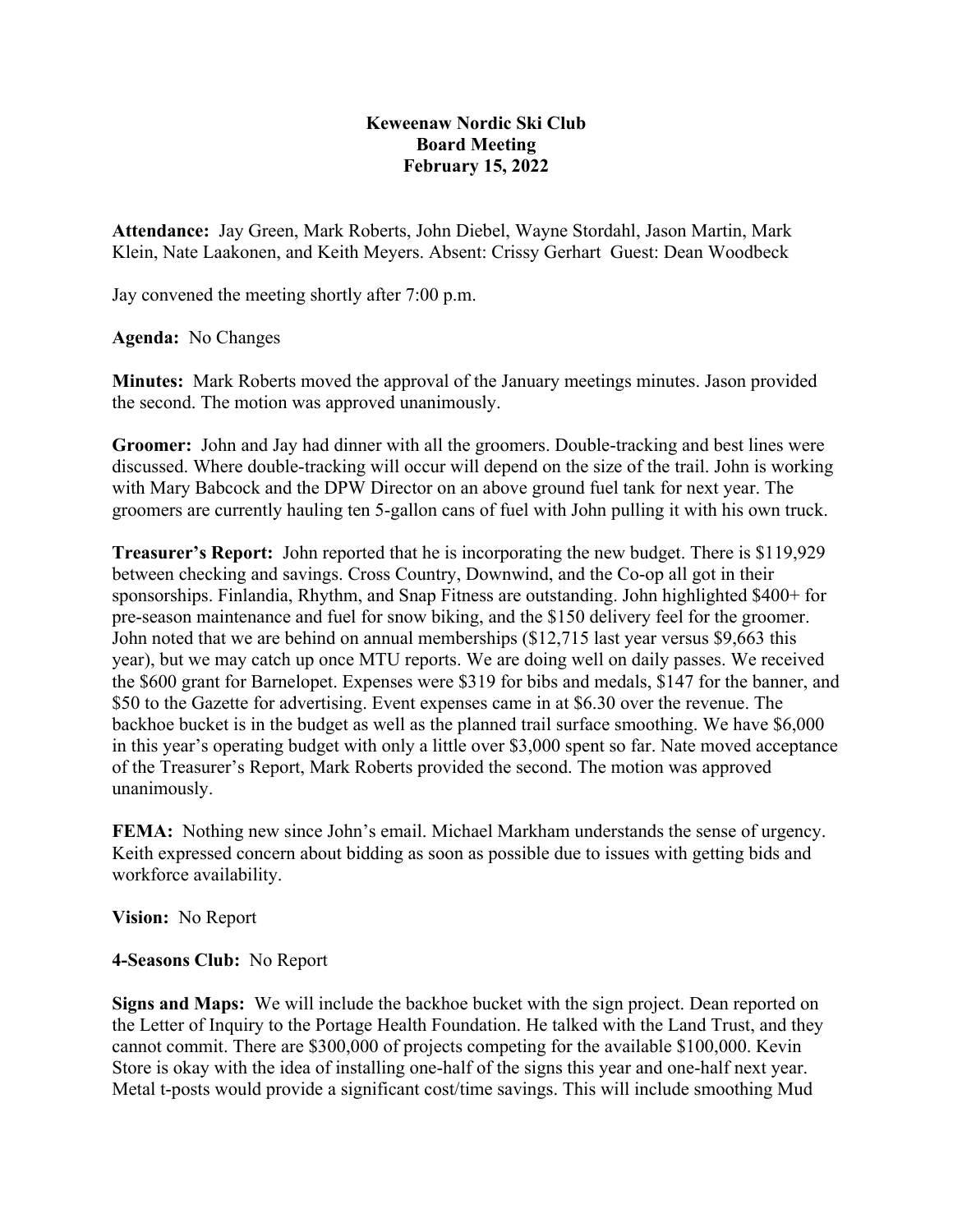Lake north and west and north of Tomasi Road. We will need to talk with the landowners before the final proposal and need to harden up the cost estimates.

**Closed Session:** The board went off the record for approximately five minutes for a closed session.

**Budget:** John found mistakes in the math that he has addressed.

**Sponsors:** Covered during the Treasurer's Report.

**Barnelopet:** Wayne reported that it went well and that it was the second biggest. One kid got lost and came in 9 minutes ahead of everyone else. The mother called in about it and Wayne followed up with the mother of the actual winner. There were thirty volunteers including 6 Ski Tigers. John did a great job of getting out the word. Everyone got medals and all the bibs were used. Mark Klein reported that the Ski Tigers will make involvement with the Barnelopet part of their program.

**Retro Ski:** Will take place this Saturday and will be a repeat of 2019's course. Six plan to come from Wisconsin.

**Giving Tuesday:** We will take care of thank you letters/notes after the meeting.

**Grant:** Dean has already reviewed this.

**WUPPDR:** Discussed the non-motorized plan for MDOT. Jay attended the meeting. Bikes on roads was most of the focus with an emphasis on insufficient shoulders and connectivity between trails. The City of Houghton has a plan to completely encircle the city with a plan to have a trail on Huron Creek down to Kestner Park. Franklin Township hosted a meeting on the trail from Ripley to Lake Linden on that night.

**Glide-N-Gorge:** The route was discussed, and that trail will be marked. Dessert will be served outside. It will be donation only with no charge. Mark Klein suggested adding a stop by the Pedestrian Bridge with a snack. Jay noted an interest in keeping it simple. Send out an email through Keweenaw Trails asking for a reply about what can be provided. We will have fires at both the Pedestrian Bridge and outside the Chalet. Hot chocolate in packets. We will need to determine a number. Discussed having three gallon jugs of water in the gorge and get 250 insulated cups. We will check with the Co-op or on Amazon. We will need a hot plate or hot pot to heat water at the Chalet. On the food at the bridge, John will get with the Co-op about meat and cheese trays. On publicity, John will get with the Gazette.

**Annual Meeting:** Discussed the possibility of increasing the number of board members with the change to a 4-Seasons Club. The downside of this is that it would also mean having a larger quorum at meetings. Discussed having committees with each committee having at least one board member on each to help spread out the work. We will look to decide on this at our next meeting.